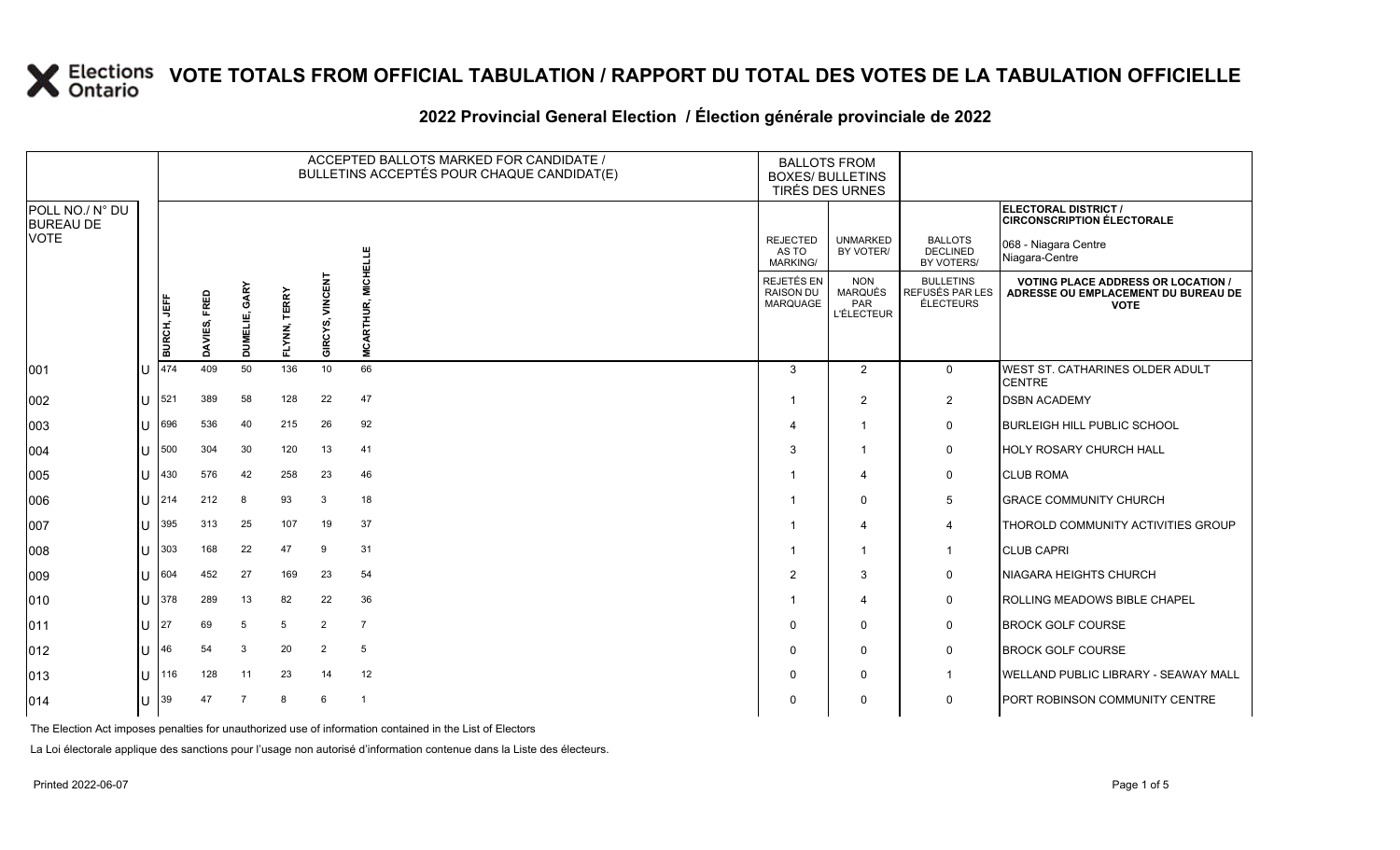### **2022 Provincial General Election / Élection générale provinciale de 2022**

|                                     |        |                    |              |                  |                        |                   | ACCEPTED BALLOTS MARKED FOR CANDIDATE /<br>BULLETINS ACCEPTÉS POUR CHAQUE CANDIDAT(E) | <b>BALLOTS FROM</b><br><b>BOXES/ BULLETINS</b><br>TIRÉS DES URNES |                                                          |                                                  |                                                                                                 |
|-------------------------------------|--------|--------------------|--------------|------------------|------------------------|-------------------|---------------------------------------------------------------------------------------|-------------------------------------------------------------------|----------------------------------------------------------|--------------------------------------------------|-------------------------------------------------------------------------------------------------|
| POLL NO./ N° DU<br><b>BUREAU DE</b> |        |                    |              |                  |                        |                   |                                                                                       |                                                                   |                                                          |                                                  | <b>ELECTORAL DISTRICT /</b><br><b>CIRCONSCRIPTION ÉLECTORALE</b>                                |
| <b>VOTE</b>                         |        |                    |              |                  |                        |                   | <b>MICHELLE</b>                                                                       | <b>REJECTED</b><br>AS TO<br><b>MARKING/</b>                       | <b>UNMARKED</b><br>BY VOTER/                             | <b>BALLOTS</b><br><b>DECLINED</b><br>BY VOTERS/  | 068 - Niagara Centre<br>Niagara-Centre                                                          |
|                                     |        | <b>BURCH, JEFF</b> | DAVIES, FRED | GARY<br>DUMELIE, | <b>TERRY</b><br>FLYNN, | VINCEN<br>GIRCYS, | <b>MCARTHUR,</b>                                                                      | REJETÉS EN<br><b>RAISON DU</b><br>MARQUAGE                        | <b>NON</b><br><b>MARQUÉS</b><br>PAR<br><b>L'ÉLECTEUR</b> | <b>BULLETINS</b><br>REFUSÉS PAR LES<br>ÉLECTEURS | <b>VOTING PLACE ADDRESS OR LOCATION /</b><br>ADRESSE OU EMPLACEMENT DU BUREAU DE<br><b>VOTE</b> |
| 015                                 |        | 80                 | 93           | 14               | 19                     | $\mathbf{3}$      | 11                                                                                    |                                                                   | $\Omega$                                                 | $\overline{1}$                                   | <b>PORT ROBINSON COMMUNITY CENTRE</b>                                                           |
| 016                                 | U      | 415                | 436          | 31               | 131                    | 15                | 43                                                                                    | $\Omega$                                                          | 2                                                        | 3                                                | <b>WELSEY UNITED CHURCH</b>                                                                     |
| 017                                 | U      | 325                | 380          | 30               | 133                    | 17                | 38                                                                                    |                                                                   | $\overline{1}$                                           | -1                                               | ALEXANDER KUSKA CATHOLIC SCHOOL                                                                 |
| 018                                 | U      | 151                | 166          | 11               | 77                     | 13                | 21                                                                                    | $\mathcal{P}$                                                     | $\Omega$                                                 | -1                                               | É.S.C. SAINT-JEAN-DE-BRÉBEUF                                                                    |
| 019                                 | U      | 473                | 484          | 35               | 125                    | 29                | 52                                                                                    | 2                                                                 | 5                                                        | 6                                                | <b>GRACE CHRISTIAN REFORMED CHURCH</b>                                                          |
| 020                                 | U      | 418                | 352          | 30               | 110                    | 13                | 57                                                                                    | $\Omega$                                                          | 3                                                        | 0                                                | <b>FITCH STREET PUBLIC SCHOOL</b>                                                               |
| 021                                 | U      | 199                | 195          | 19               | 64                     | 19                | 24                                                                                    | $\mathcal{P}$                                                     | $\overline{\mathbf{1}}$                                  | $\mathbf 0$                                      | <b>ST. DAVID'S ANGLICAN CHURCH</b>                                                              |
| 022                                 | U      | 301                | 201          | 20               | 81                     | 25                | 33                                                                                    | $\Omega$                                                          | $\Omega$                                                 | $\overline{1}$                                   | NOTRE DAME COLLEGE SCHOOL                                                                       |
| 023                                 | U      | 270                | 252          | 9                | 89                     | 14                | 33                                                                                    |                                                                   | $\Omega$                                                 | $\overline{2}$                                   | <b>HOPE COMMUNITY CHURCH</b>                                                                    |
| 024                                 | U      | 200                | 114          | 10               | 40                     | 12                | 26                                                                                    | $\Omega$                                                          | -1                                                       | 0                                                | <b>ST. ANDREW'S PRESBYTERIAN CHURCH</b>                                                         |
| 025                                 | U      | 319                | 158          | 24               | 50                     | 18                | 24                                                                                    |                                                                   | $\Omega$                                                 | -1                                               | HOLY TRINITY ANGLICAN CHURCH                                                                    |
| 026                                 | $\cup$ | 237                | 146          | 20               | 63                     | 25                | 26                                                                                    |                                                                   | 3                                                        | $\mathbf 1$                                      | PAROISSE SACRÉ-COEUR                                                                            |
| 027                                 | U      | 332                | 353          | 32               | 107                    | 43                | 44                                                                                    |                                                                   |                                                          | 0                                                | <b>EASTDALE SECONDARY SCHOOL</b>                                                                |
| 028                                 | U      | 416                | 533          | 26               | 193                    | 24                | 68                                                                                    | 3                                                                 | $\overline{2}$                                           | $\mathbf 0$                                      | <b>FAITH WELLAND</b>                                                                            |

The Election Act imposes penalties for unauthorized use of information contained in the List of Electors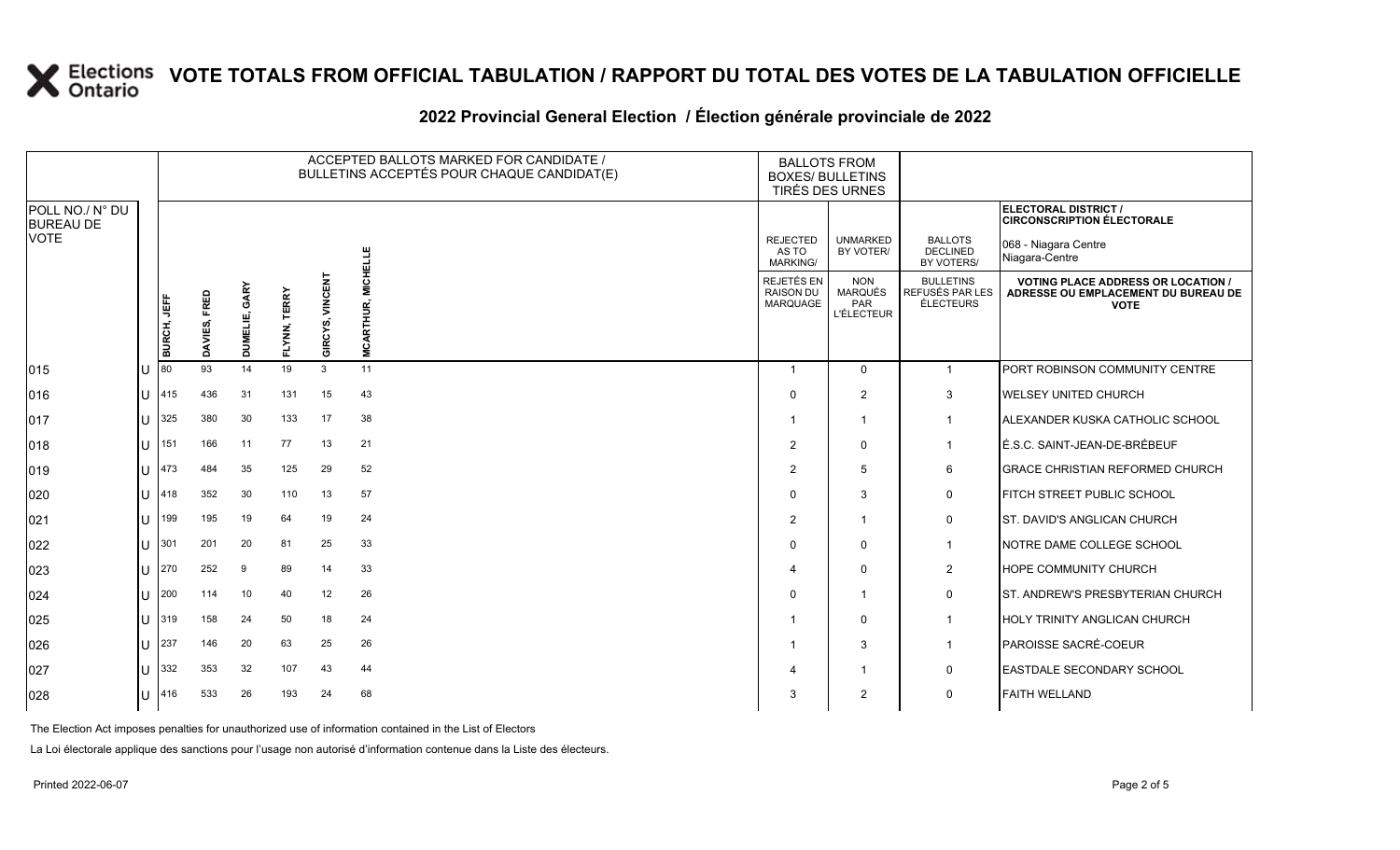### **2022 Provincial General Election / Élection générale provinciale de 2022**

|                                     |              |                    |              |                  |              | ACCEPTED BALLOTS MARKED FOR CANDIDATE /<br>BULLETINS ACCEPTÉS POUR CHAQUE CANDIDAT(E) | <b>BALLOTS FROM</b><br><b>BOXES/ BULLETINS</b><br>TIRÉS DES URNES |                                            |                                                          |                                                         |                                                                                                 |
|-------------------------------------|--------------|--------------------|--------------|------------------|--------------|---------------------------------------------------------------------------------------|-------------------------------------------------------------------|--------------------------------------------|----------------------------------------------------------|---------------------------------------------------------|-------------------------------------------------------------------------------------------------|
| POLL NO./ N° DU<br><b>BUREAU DE</b> |              |                    |              |                  |              |                                                                                       |                                                                   |                                            |                                                          |                                                         | ELECTORAL DISTRICT /<br><b>CIRCONSCRIPTION ÉLECTORALE</b>                                       |
| <b>VOTE</b>                         |              |                    |              |                  |              |                                                                                       |                                                                   | <b>REJECTED</b><br>AS TO<br>MARKING/       | <b>UNMARKED</b><br>BY VOTER/                             | <b>BALLOTS</b><br><b>DECLINED</b><br>BY VOTERS/         | 068 - Niagara Centre<br>Niagara-Centre                                                          |
|                                     |              | <b>BURCH, JEFF</b> | DAVIES, FRED | GARY<br>DUMELIE, | FLYNN, TERRY | <b>VINCENT</b><br>GIRCYS,                                                             | <b>MICHELLE</b><br><b>MCARTHUR,</b>                               | REJETÉS EN<br><b>RAISON DU</b><br>MARQUAGE | <b>NON</b><br><b>MARQUÉS</b><br>PAR<br><b>L'ÉLECTEUR</b> | <b>BULLETINS</b><br>REFUSÉS PAR LES<br><b>ÉLECTEURS</b> | <b>VOTING PLACE ADDRESS OR LOCATION /</b><br>ADRESSE OU EMPLACEMENT DU BUREAU DE<br><b>VOTE</b> |
| 029                                 | U            | 229                | 206          | 22               | 54           | 11                                                                                    | 29                                                                | $\overline{1}$                             | $\overline{1}$                                           | $\overline{2}$                                          | ST. MARY'S SCHOOL                                                                               |
| 030                                 | U            | 490                | 381          | 36               | 117          | 27                                                                                    | 59                                                                |                                            | $\boldsymbol{\Delta}$                                    | 3                                                       | ROYAL CANADIAN LEGION BRANCH 4                                                                  |
| 031                                 | lU           | 200                | 222          | 18               | 47           | 6                                                                                     | 31                                                                |                                            | $\mathbf{1}$                                             | -1                                                      | <b>CARRIE LYNN PINARD MEMORIAL CENTRE</b>                                                       |
| 032                                 | $\mathbf{U}$ | 360                | 327          | 34               | 113          | 33                                                                                    | 26                                                                | $\Omega$                                   | $\overline{\mathbf{1}}$                                  | 0                                                       | CROATIAN NATIONAL HOME                                                                          |
| 033                                 | U            | 122                | 277          | 22               | 41           | 14                                                                                    | 31                                                                |                                            | $\mathbf 0$                                              | $\mathsf{O}$                                            | <b>BETHEL COMMUNITY CENTRE</b>                                                                  |
| 034                                 | lU           | 304                | 450          | 18               | 109          | 18                                                                                    | 50                                                                |                                            | $\mathbf 0$                                              | $\mathbf 0$                                             | <b>CHRISTIAN LIFE ASSEMBLY</b>                                                                  |
| 035                                 |              | $11 \,  281$       | 271          | 23               | 69           | 22                                                                                    | 32                                                                |                                            | $\overline{1}$                                           | 0                                                       | <b>PORT COLBORNE SENIORS CENTRE</b>                                                             |
| 036                                 | U            | 259                | 359          | 43               | 86           | 18                                                                                    | 36                                                                | 3                                          | $\overline{2}$                                           | $\overline{2}$                                          | ST. THERESE CATHOLIC SCHOOL                                                                     |
| 037                                 | U            | 158                | 220          | 24               | 43           | 14                                                                                    | 23                                                                | $\overline{2}$                             | $\mathbf{1}$                                             | 0                                                       | SHERKSTON COMMUNITY CENTRE                                                                      |
| 038                                 | lU           | $343$              | 443          | 22               | 133          | 17                                                                                    | 46                                                                |                                            | $\mathbf{1}$                                             | $\mathsf{O}$                                            | <b>PORT COLBORNE BAPTIST CHURCH</b>                                                             |
| 039                                 | U            | 125                | 131          | 13               | 28           | 9                                                                                     | 18                                                                | $\overline{2}$                             | $\overline{\mathbf{1}}$                                  | $\mathbf 0$                                             | LE CTR POLYVALENT DES AÎNÉS<br><b>FRANCOPHONES</b>                                              |
| 040                                 | U            | 247                | 292          | 25               | 56           | 10                                                                                    | 42                                                                | $\overline{2}$                             | $\mathbf 0$                                              | $\mathsf{O}$                                            | PORT COLBORNE HIGH SCHOOL                                                                       |
| 400                                 | U            | 48                 | 31           | $\overline{4}$   | 13           | $\overline{2}$                                                                        | $\overline{7}$                                                    | $\Omega$                                   | $\mathbf 0$                                              |                                                         | <b>TREMONT APARTMENTS</b>                                                                       |
| 401                                 | $ U $ 58     |                    | 58           | 2                | 26           | $\overline{4}$                                                                        | 5                                                                 | $\Omega$                                   | $\mathbf 0$                                              | $\mathbf 0$                                             | <b>PRINCE COURT APARTMENTS</b>                                                                  |

The Election Act imposes penalties for unauthorized use of information contained in the List of Electors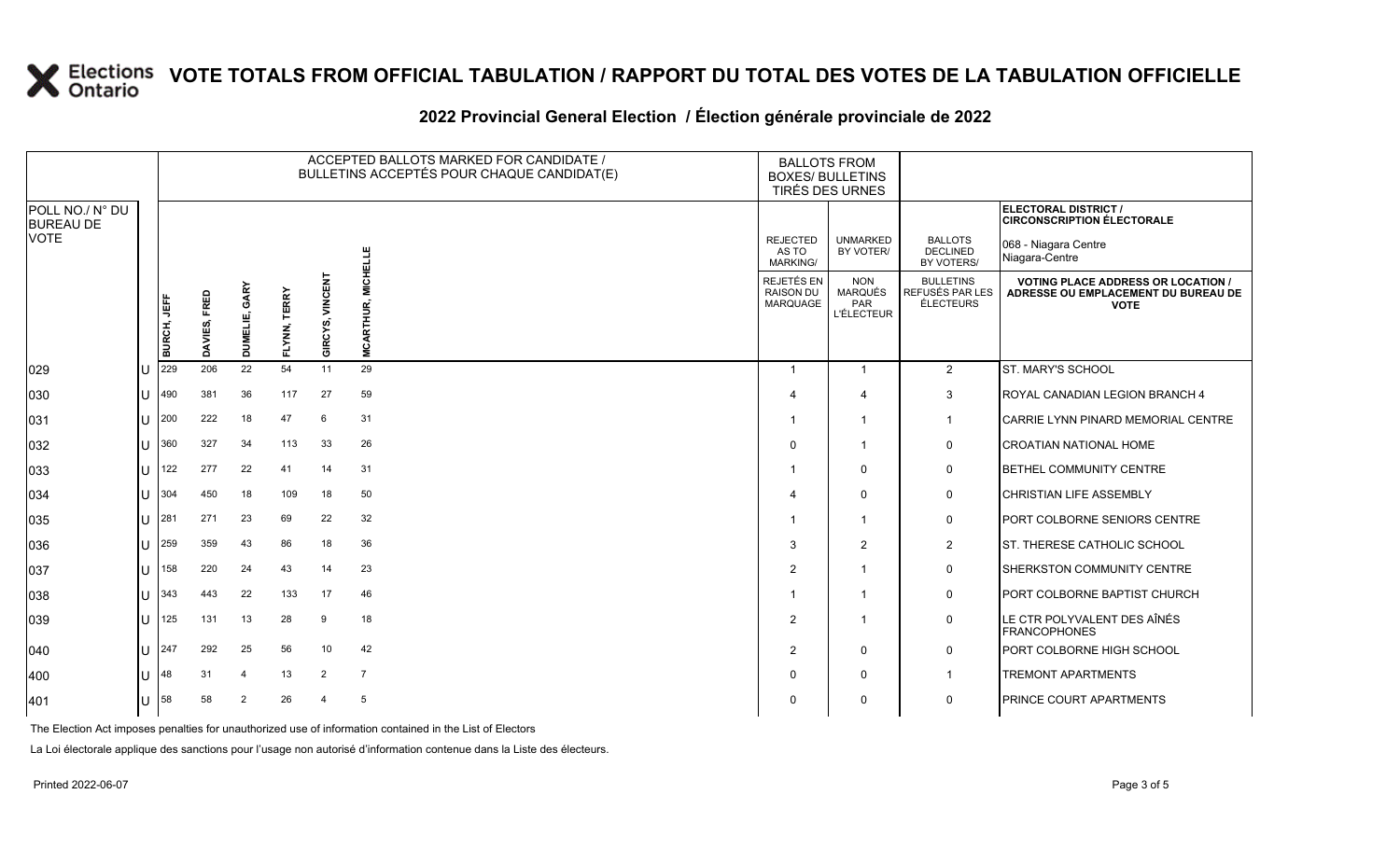### **2022 Provincial General Election / Élection générale provinciale de 2022**

|                                     |  |             |                |                  |                        |                           | ACCEPTED BALLOTS MARKED FOR CANDIDATE /<br>BULLETINS ACCEPTÉS POUR CHAQUE CANDIDAT(E) | <b>BALLOTS FROM</b><br><b>BOXES/ BULLETINS</b><br>TIRÉS DES URNES |                                                          |                                                         |                                                                                                 |
|-------------------------------------|--|-------------|----------------|------------------|------------------------|---------------------------|---------------------------------------------------------------------------------------|-------------------------------------------------------------------|----------------------------------------------------------|---------------------------------------------------------|-------------------------------------------------------------------------------------------------|
| POLL NO./ N° DU<br><b>BUREAU DE</b> |  |             |                |                  |                        |                           |                                                                                       |                                                                   |                                                          |                                                         | ELECTORAL DISTRICT /<br><b>CIRCONSCRIPTION ÉLECTORALE</b>                                       |
| VOTE                                |  |             |                |                  |                        |                           | <b>MICHELLE</b>                                                                       | <b>REJECTED</b><br>AS TO<br>MARKING/                              | <b>UNMARKED</b><br>BY VOTER/                             | <b>BALLOTS</b><br><b>DECLINED</b><br>BY VOTERS/         | 068 - Niagara Centre<br>Niagara-Centre                                                          |
|                                     |  | BURCH, JEFF | DAVIES, FRED   | GARY<br>DUMELIE, | <b>TERRY</b><br>FLYNN, | <b>VINCENT</b><br>GIRCYS, | RTHUR,                                                                                | REJETÉS EN<br><b>RAISON DU</b><br>MARQUAGE                        | <b>NON</b><br><b>MARQUÉS</b><br>PAR<br><b>L'ÉLECTEUR</b> | <b>BULLETINS</b><br>REFUSÉS PAR LES<br><b>ÉLECTEURS</b> | <b>VOTING PLACE ADDRESS OR LOCATION /</b><br>ADRESSE OU EMPLACEMENT DU BUREAU DE<br><b>VOTE</b> |
|                                     |  |             |                |                  |                        |                           | <b>MCAF</b>                                                                           |                                                                   |                                                          |                                                         |                                                                                                 |
| 402                                 |  | 53          | 37             | $\overline{1}$   | 10 <sup>1</sup>        | 2                         | 2                                                                                     | $\Omega$                                                          | $\Omega$                                                 | $\mathbf 0$                                             | PARKWAY VILLAGE TOWERS - 210<br><b>DENISTOUN</b>                                                |
| 403                                 |  | 46          | 48             |                  | 14                     | $\boldsymbol{\Lambda}$    | 10                                                                                    |                                                                   | $\mathbf 0$                                              | 0                                                       | PARKWAY VILLAGE TOWERS - 220<br><b>DENISTOUN</b>                                                |
| 700                                 |  |             |                |                  | $\overline{2}$         |                           | $\overline{4}$                                                                        |                                                                   | $\mathbf 0$                                              | 0                                                       | <b>WEST PARK HEALTH CENTRE</b>                                                                  |
| 701                                 |  | 13          |                | $\overline{1}$   | 9                      | $\mathbf 0$               | $\overline{1}$                                                                        | 3                                                                 | $\Omega$                                                 | $\mathbf 0$                                             | <b>EXTENDICARE ST. CATHARINES</b>                                                               |
| 702                                 |  |             | 13             | $\mathbf 0$      | 9                      | $\mathbf 0$               | $\overline{1}$                                                                        |                                                                   | $\mathbf 0$                                              | 0                                                       | <b>COBBLESTONE GARDENS RETIREMENT</b><br><b>RESIDENCE</b>                                       |
| 703                                 |  | 31          | 15             | $\mathbf 0$      | 9                      | $\mathbf{1}$              | $\overline{7}$                                                                        | $\Omega$                                                          | $\overline{1}$                                           | 0                                                       | <b>WELSEY-ROBINS RETIREMENT VILLAGE</b>                                                         |
| 704                                 |  | 26          | 17             | $\mathbf 0$      | 29                     |                           | 3                                                                                     |                                                                   | $\overline{1}$                                           | $\mathbf 0$                                             | <b>SEASONS RETIREMENT COMMUNITY</b>                                                             |
| 705                                 |  | 10          | $\overline{7}$ | $\mathbf 0$      | 6                      | $\Omega$                  | 2                                                                                     |                                                                   | $\mathbf 0$                                              | 0                                                       | <b>ROYAL ROSE PLACE</b>                                                                         |
| 706                                 |  |             | 9              | -1               | $\overline{7}$         | $\overline{1}$            | $\overline{1}$                                                                        | $\Omega$                                                          | $\mathbf 0$                                              | 0                                                       | NORTHLAND POINTE                                                                                |
| 707                                 |  | 5           |                | $\overline{2}$   | 10 <sup>1</sup>        | $\mathbf 0$               | 2                                                                                     | $\Omega$                                                          | $\mathbf 0$                                              | $\mathbf 0$                                             | FOYER RICHELIEU WELLAND                                                                         |
| 708                                 |  | 21          | 6              | $\mathbf 0$      | 11                     | $\Omega$                  | 2                                                                                     |                                                                   | $\mathbf 0$                                              | 0                                                       | <b>RESIDENCE RICHELIEU</b>                                                                      |
| 709                                 |  | 6           | 13             | $\mathbf{0}$     | 11                     | $\mathbf 0$               | $\mathbf 0$                                                                           | $\Omega$                                                          | $\mathbf 0$                                              | 0                                                       | <b>VILLA DE ROSE RETIREMENT VILLAGE</b>                                                         |
| 710                                 |  | 15          | 14             | $\Omega$         | 19                     | $\Omega$                  | $\overline{1}$                                                                        |                                                                   | $\mathbf 0$                                              | $\mathbf 0$                                             | <b>PLYMOUTH CORDAGE RETIREMENT</b><br><b>COMMUNITY</b>                                          |

The Election Act imposes penalties for unauthorized use of information contained in the List of Electors